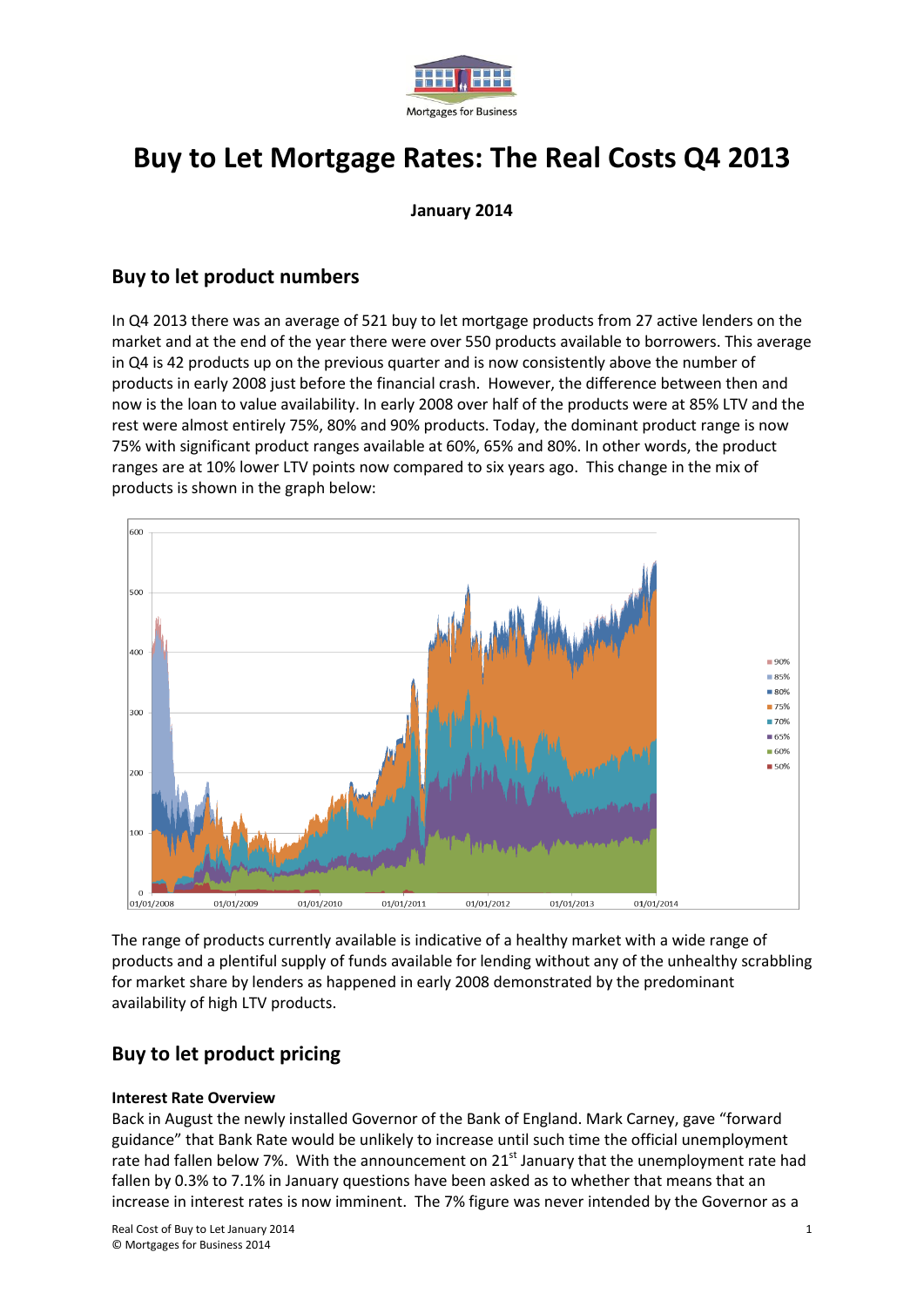

"trigger" for a rate rise – purely as an indication of a metric that might indicate that inflationary pressures were likely to be building within the economy. The general feeling is that the Governor will lower the unemployment "target" to 6.5% - but may at the same time introduce another "tripwire" related to increases in UK wage rates. We should find out more about the Bank's thoughts on future guidance when it publishes its Inflation Report in February. But so long as underlying inflation is under 2.5% there is probably not too much danger of any rise in Bank Rate.

Longer term, in the words of the Governor, "In the jargon, the equilibrium real interest rate, which has been negative for much of the period since the crisis, will eventually turn positive again, but it is likely to remain well below historical norms" – so even when rates rise we can reasonably expect that they will not revert to a real rate above 2 ½% for the foreseeable future.

Despite the fact that logically we are not much closer to the time when a rise will be warranted by a rise in inflation, the swap markets have responded with a surge in swap rates – particularly at the short end with little change in forecast rates after five years.

Whilst Bank Rate is set independently of Government there is undoubtedly some degree of pressure even if not actual influence exerted on the Bank of England by the occupants of Downing Street. Clearly the Government would love to keep rates down so the economy can readily achieve "escape velocity" as the Governor put it during his speech in Davos – but would it be such a disaster politically if there were to be a rate rise just before the election serving as a warning to borrowers about what they should expect if the "wrong" people ended up in Downing Street?

#### **Buy to Let Mortgage Products**

Increased competitive pressure during the course of 2013 have held down the true cost of three and five fixed rate mortgages – three year costs are virtually the same as when swap rates bottomed out in April and five year costs are around 0.1% p.a. higher than then. Yet swap rates have risen by over 0.75% for three years and 1% for five years since April – so how long can this last?

Competition is set to intensify further still in 2014 – but ultimately lenders will have to recognise increasing cost of funds. So whilst lenders' margins are likely to fall during 2014, it is highly likely that interest rates will rise on medium term fixed rate mortgages reflecting the impending rise in Bank Rate. We maintain our advice to investors to consider taking out five year fixed rate mortgages.

#### **Buy to Let Mortgage Charges**

After considerable fluctuation in charges from 2008 to 2012, there has been no significant change in the average charges for setting up a mortgage in the last quarter. On average across all products charges amount to around 1.5% which when added in to a 2 year loan adds 0.75% p.a. to the cost over the initial period, 0.5% on a three year product and 0.3% on a five year product.

However, the number of products with no lender arrangement fee crept up to 10.8% in Q4, up from 7% in the previous two quarters which highlights the increased competition between lenders at the end of the year. This is good news, particularly for investors who dislike the idea of arrangement fees and shows that lenders are beginning to take on board borrowers' preferences, (that's not to say that the lenders won't build in this lost margin elsewhere in the product). It is encouraging too that the majority of the increase was made at the expense of percentage based fees which now account for 40.2% of arrangement fees, down from 43% in Q3. Flat fees made up the remaining 49% down from 50% in Q3.